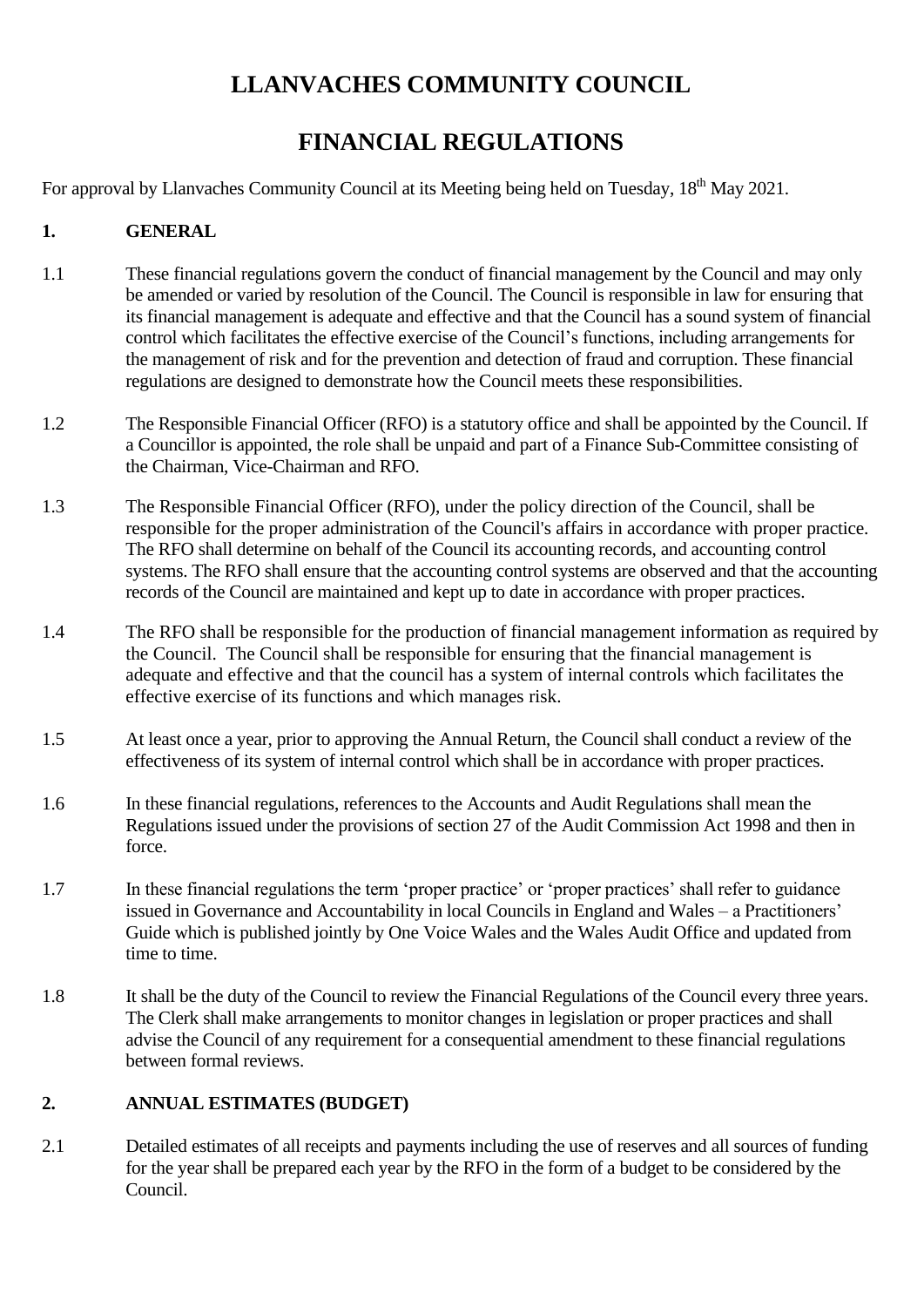- 2.2 The RFO shall prepare an initial Draft Budget, Precept recommendation and Concurrent Grant Request, for the December Council Meeting. This information must be distributed to each Councillor at least 3 clear working days before that meeting. At that meeting Council shall determine the Draft Budget, fix the Precept to be levied for the ensuing financial year and finalize the Concurrent Grant Request for that year. The RFO shall issue the Precept and Concurrent Grant Request to Newport City Council (NCC) before their stated deadline.
- 2.3 When the Precept and Concurrent Grant levels have been published by NCC, the RFO shall revise or confirm the Draft Budget for consideration by Council. Council shall agree the Annual Budget at the February Council Meeting.
- 2.4 The Annual Budget shall form the basis of financial control for the ensuing financial year.
- 2.5 The Council shall prepare and have regard to a three year forecast of Revenue and Capital Receipts and Payments which shall be prepared at the same time as the annual Budget or Estimates.

### **3 BUDGETARY CONTROL**

- 3.1 Expenditure on revenue items may be incurred up to the amounts included for that class of expenditure in the approved budget.
- 3.2 No expenditure may be incurred that will exceed the amount provided in the revenue budget for that class of expenditure. During the budget year and with the approval of Council, unspent and available amounts may be moved to other budget headings or to an earmarked reserve as appropriate.
- 3.3 The RFO shall provide the Council with a statement of receipts and payments to date under each head of the budgets, comparing actual expenditure to the appropriate date against that planned as shown in the budget. These statements are to be prepared for each Council Meeting. The information must be distributed to each Councillor at least 3 clear working days before the meeting.
- 3.4 Unspent provisions in the revenue budget shall not be carried forward to a subsequent year unless placed in an earmarked reserve by resolution of the Council.
- 3.5 The RFO shall prepare a Schedule of Payments report for presentation at each Council Meeting. The report, which is an important part of the control process, lists all of the payments that the RFO recommends the Council should make and the payments that have been made between meetings as specified in the relevant regulation below.
- 3.6 The Clerk shall be allowed to spend up to £35 in any month without prior authorisation from Council. It is expected that this will cover office supplies and small item purchases. The payments made will be presented for Councillors' consideration at their meeting immediately after the payment, under the Payment of Accounts heading. Overall spending of this type will be closely monitored.

No expenditure shall be incurred in relation to any capital project and no contract entered into or tender accepted involving capital expenditure unless the Council is satisfied that the necessary funds are available, or the requisite borrowing approval has been obtained

3.7 All proposed spending in excess of £35 must be approved by Council before the expenditure (or commitment to that expenditure) is made. Before consideration, the item must be included on the Meeting Agenda and any item over £150 must be described in detail on the Agenda. The information and arguments must be distributed to each Councillor at least 3 clear working days before the meeting to enable an informed judgement to be made. The only exceptions to this ruling are noted in a) to c) below.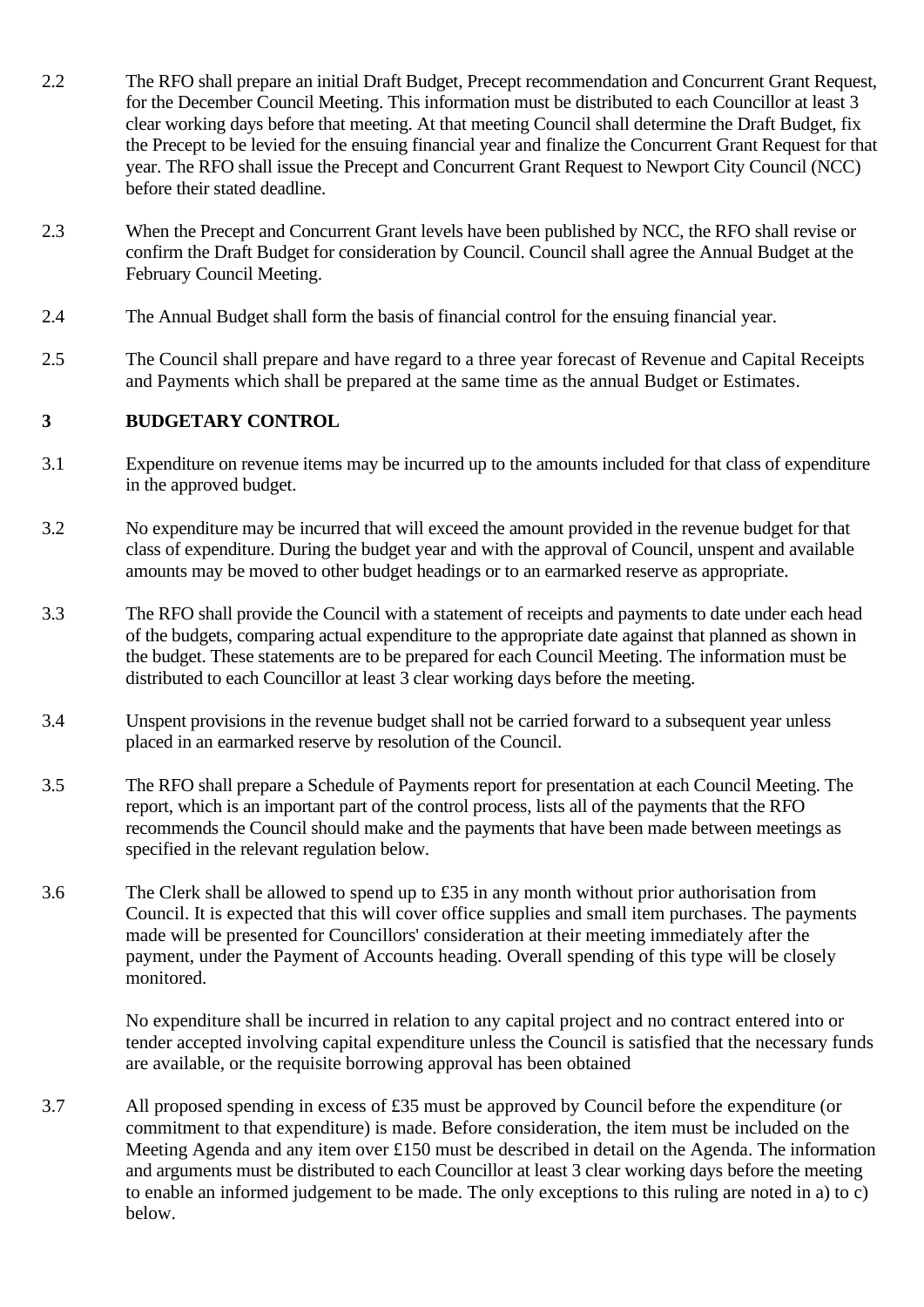a) In exceptional time pressure circumstances (for example late notification of Insurance Premium) it may be presented for approval without being described on the Agenda, but the approval will only be valid if Council unanimously agrees on both the spend and that the circumstances are exceptional.

b) In emergencies between meetings, payments or commitments to expenditure of not more than £400 can be approved provided that at least four Councillors register their agreement in writing and that the Chairman and/or the Vice Chairman is/are among the four. The relevant facts must be reported and recorded at the next Council Meeting. Any payment made will be confirmed under Payment of Accounts on the agenda.

c) In cases where there has already been agreement at a previous meeting to spend up to £400, the proposal to make the actual spend can be made at a meeting without it being included specifically on the Agenda, provided that the spend proposed does not exceed the agreed value.

- 3.8 No expenditure shall be incurred in relation to any capital project and no contract entered into or tender accepted involving capital expenditure unless the Council is satisfied that the necessary funds are available, or the requisite borrowing approval has been obtained.
- 3.9 All capital works shall be administered in accordance with the Council's standing orders and financial regulations relating to contracts.

## **4. ACCOUNTING AND AUDIT**

- 4.1 All accounting procedures and financial records of the Council shall be determined by the RFO in accordance with the Accounts and Audit Regulations 2003 and 2006, and any subsequent amendments thereto. All accounts, returns and supporting information for consideration by Councillors must be distributed to each Councillor at least 3 clear working days before the relevant Community Council Meeting.
- 4.2 The RFO shall be responsible for completing the annual financial statements of the Council, including the Council's Annual Return, as soon as practicable after the end of the financial year and shall submit them and report thereon to Council.
- 4.3 The RFO shall be responsible for completing the Accounts of the Council contained in the Annual Return (as supplied by the Auditor appointed from time to time by the Audit Commission) and for submitting the Annual Return for approval and authorisation by the Council within the timescales set by the Accounts and Audit Regulations 1996 as amended, or set by the Auditor.
- 4.4 The RFO shall be responsible for ensuring that there is adequate and effective system of internal audit of the Council's accounting, financial and other operations in accordance with Regulation 5 of the Accounts and Audit Regulations 2003 and 2006, and any subsequent amendments thereto. Any officer or member of the Council shall, if the RFO or Internal Auditor requires, make available documents of the Council which appear to the RFO or Internal Auditor to be necessary for the purpose of the internal audit and shall supply the RFO or Internal Auditor with such information and explanation as the RFO or Internal Auditor considers necessary for that purpose.
- 4.5 The Internal Auditor shall be appointed by the Council at each AGM and shall carry out the work required by the Council in accordance with proper practices. The Internal Auditor, who shall be competent and independent of the operations of the Council, shall report to Council with a minimum of one written report in respect of each financial year. In order to demonstrate objectivity and independence, the Internal Auditor shall have no conflicts of interest and have no involvement in the financial decision making, management or control of the Council.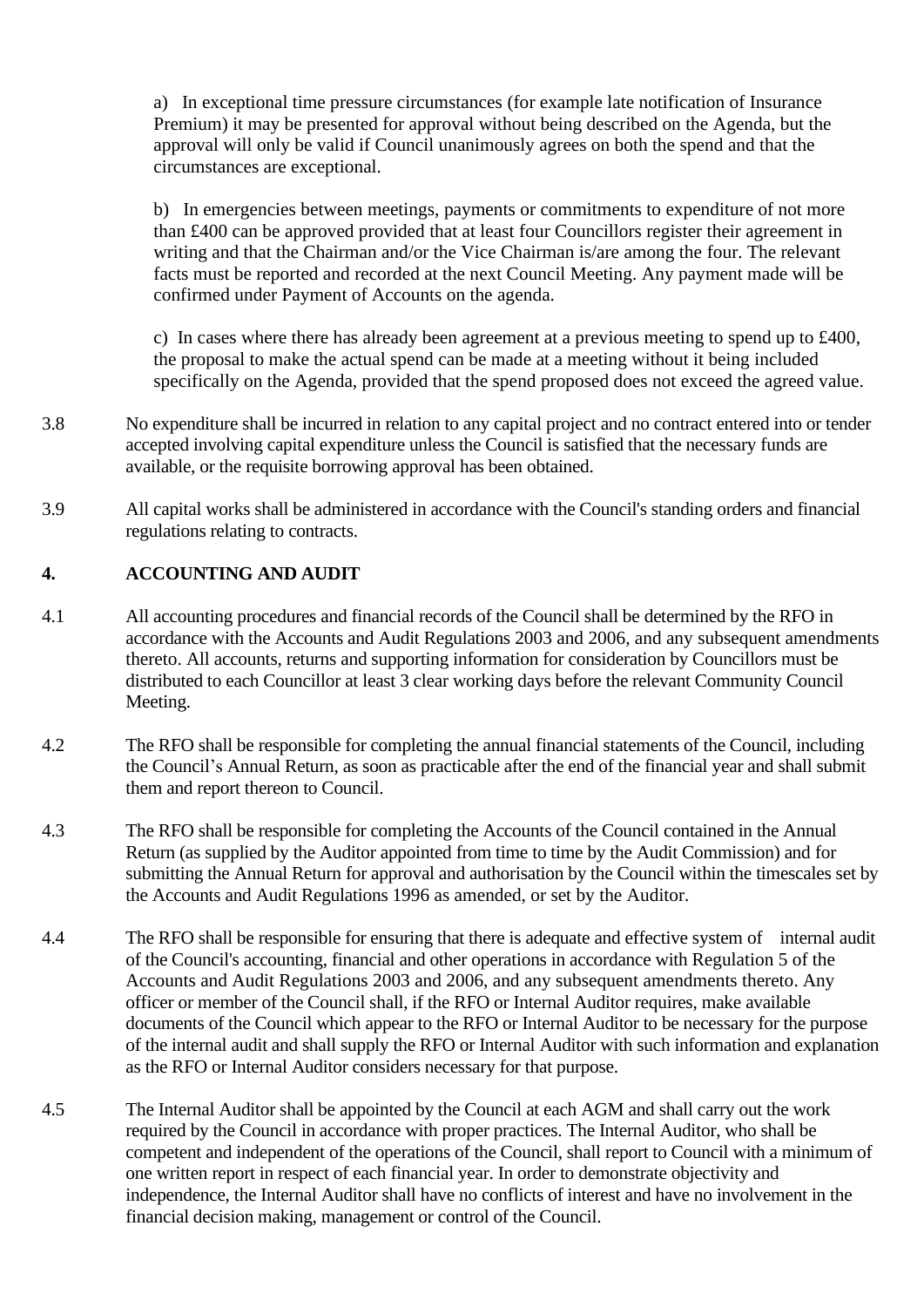The Council shall carry out a review of the effectiveness of internal audit on an annual basis in accordance with the Accounts and Audit Regulations 2003 and 2006, and any subsequent amendments thereto.

- 4.6 The RFO shall make arrangements for the opportunity for inspection of the accounts, books, and vouchers and for the display or publication of any Notices and statements of account required by Audit Commission Act 1998 section 15 and the Accounts and Audit Regulations 2003 and 2006, and any subsequent amendments thereto.
- 4.7 The RFO shall, as soon as practicable, bring to the attention of all Councillors any correspondence or report from the Internal or External Auditor, unless the correspondence is of a purely administrative matter.

### **5. BANKING ARRANGEMENTS AND CHEQUES**

- 5.1 The Council's banking arrangements, including the Bank Mandate, shall be made by the RFO and approved by the Council before implementation. They shall be reviewed every two years.
- 5.2 All instructions to the Council's banker regarding management of the Council's accounts shall be made by the RFO in writing (by letter) and the letter shall be countersigned by the Chairman. A schedule of the payments required, forming part of the Agenda for the Meeting, shall be prepared by the RFO and, together with the relevant invoices, be presented to Council. If the schedule is in order it shall be authorised by a resolution of the Council and shall be initialled by the Chairman of the Meeting. If more appropriate the detail may be shown in the Minutes of the Meeting.
- 5.3 All payments made by the Council shall be effected by cheque or other order drawn on the Council's banker. All payments to the Council shall be by cheque or other order. Cheques drawn on the bank account in accordance with the schedule referred to in paragraph 5.2 or in accordance with paragraph 6.4, shall be signed by two members of Council.
- 5.4 There shall be no cash withdrawals from the Council's bank accounts.
- 5.5 Any payments made in cash by the Clerk or a Councillor (for example for postage or minor stationery items, or for plants etc for the Village Green) shall be refunded by cheque.
- 5.6 Cheques drawn on the Council's bank account shall be signed by two members of Council.
- 5.7 To indicate agreement of the details shown on the cheque and the relevant invoice or similar documentation, the signatories shall each also initial the cheque counterfoil and the relevant invoice or similar documentation.
- 5.8 The RFO, when presenting the Statement of Accounts to Council, shall present a financial review or cashbook report stating the details of every cheque used. Unpresented and cancelled cheques shall be highlighted and a brief reason for the cancellations given.
- 5.9 Transfers between the Council's Current and Deposit Accounts shall be made at the discretion of the RFO. There shall be no transfers from the Deposit Account to any account other than the Council's Current Account and no transfers out of the Current Account to any account other than the Council's Deposit Account.
- 5.10 The Council's banker shall send copies of the Current Account and Deposit Account Statements to the Clerk at the end of each month.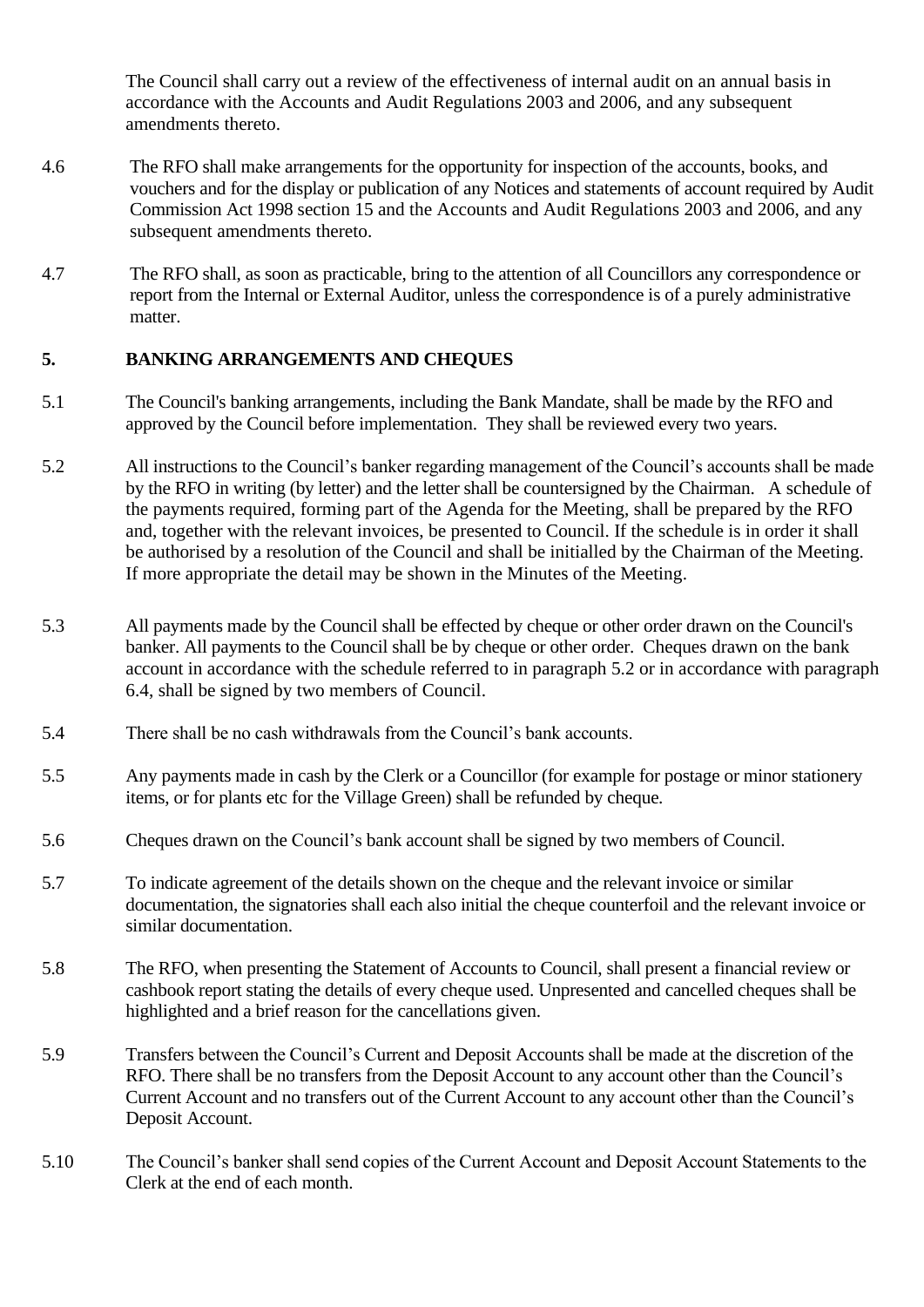## **6 PAYMENT OF ACCOUNTS**

- 6.1 All invoices for payment shall be addressed to the Clerk and on receipt examined, verified and certified by the Clerk. The Clerk shall satisfy him/herself that the work, goods or services to which the invoice relates shall have been received, carried out, examined and approved. The certified invoices shall be passed to the RFO within seven days of receipt by the Clerk. All payments shall be effected by cheque or other order drawn on the Council's bankers.
- 6.2 The RFO shall examine invoices in relation to arithmetic accuracy and shall analyse them to the appropriate expenditure heading. The Clerk shall take all steps to settle all invoices submitted, and which are in order, at the next available Council Meeting.
- 6.3 If a payment is necessary to avoid interest under the Late Payment of Commercial Debts (Interest) Act 1998, and the due date for payment is before the next scheduled Meeting of Council, then, where the Clerk and RFO certify that there is no dispute or other reason to delay payment, that payment shall be made provided that at least four Councillors register their agreement in writing and that the Chairman and/or the Vice Chairman is/are among the four.
- 6.4 A schedule of all of the payments required and payments made shall be prepared by the RFO and, together with the relevant invoices, be presented to Council on the agenda under Payment of Accounts. If the schedule is in order it shall be authorised by a resolution of the Council and shall be initialled by the Chairman of the Meeting. The detail shall be shown in the Minutes of the Meeting. The following must also be shown
	- the Proposer and Seconder of the motion to approve / accept
	- any Councillor opposing the motion or abstaining from voting
	- any Councillor who has declared an interest and withdrawn.

The Council will not maintain any form of cash float. All cash received must be banked intact. Any payments made in cash by the Clerk or RFO (for example for postage or minor stationery items) shall be refunded on a regular basis, at least quarterly.

# **7 PAYMENT OF SALARIES**

- 7.1 As an employer, the Council shall make arrangements to meet fully the statutory requirements placed on all employers by PAYE and National Insurance legislation. The payment of all salaries shall be made in accordance with payroll records and the rules of PAYE and National Insurance currently operating, and salaries shall be as agreed by Council.
- 7.2 Payment of salaries and payment of deductions from salary such as tax national insurance and pension contributions, may be made in accordance with the payroll records and on the appropriate dates stipulated in employment contracts, provided that each payment is reported to and ratified by the next available Council Meeting under the Payment of Accounts item on the agenda.

# **8 INVESTMENTS AND BORROWINGS**

- 8.1 All investments of money under the control of the Council shall be in the name of the Council and approved by Council before such investment is made.
- 8.2 All borrowings shall be effected in the name of the Council, after obtaining any necessary borrowing approval. Any application for borrowing approval shall be approved by Council as to terms and purpose. The terms and conditions of borrowings shall be reviewed at least annually.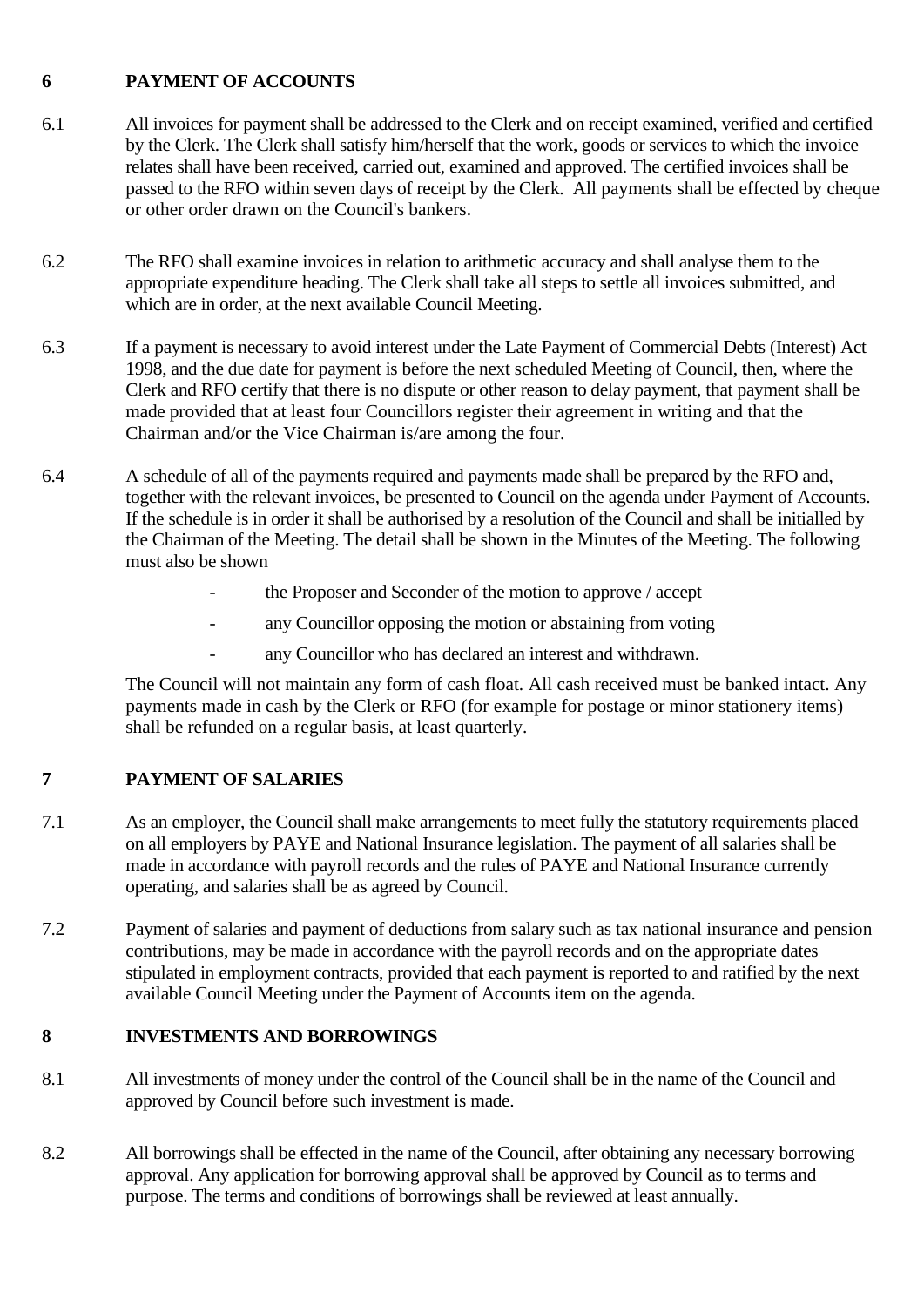- 8.3 All investment certificates and other documents relating thereto shall be retained in the custody of the RFO.
- 8.4 All borrowings shall be effected in the name of the Council, after obtaining any necessary borrowing approval. Any application for borrowing approval shall be approved by Council as to terms and purpose.

### **9 INCOME**

- 9.1 The collection of all sums due to the Council shall be the responsibility of the RFO. The RFO shall ensure that income received via Bank Transfer is processed by timely effective systems.
- 9.2 Any sums found to be irrecoverable and any bad debts shall be reported to the Council and shall be written off in the year. Particulars of all charges to be made for work done, services rendered or goods supplied shall be agreed annually by the Council, notified to the RFO and the RFO shall be responsible for the collection of all accounts due to the Council.
- 9.3 Cheques and other orders received on behalf of the Council shall be addressed to the Clerk and passed to the RFO within seven days and shall be deposited promptly with the Council's bankers by the RFO.
- 9.4 The origin of each cheque or receipt and other order shall be entered on the paying-in slip.
- 9.5 The RFO shall promptly complete any VAT Return that is required. Any repayment claim due in accordance with VAT Act 1994 section 33 shall be made at least annually coinciding with the financial year end.

### **10 ORDERS FOR WORK, GOODS AND SERVICES**

- 10.1 An official order or letter shall be issued for all work, goods and services unless a formal contract is to be prepared or an official order would be inappropriate (say for items costing £50 or below). Copies of orders shall be retained.
- 10.2 Order books shall be controlled by the RFO and, except in an emergency, all orders shall be issued by the RFO.
- 10.3 The Clerk or Council Sub-Committee leading the development of a proposal to spend on specific work, goods or services is termed the Topic Leader (TL). Usually for the larger transactions (say potential spend of over £100) Council will give approval in principle at an early stage in development. Following this approval, the TL shall ensure as far as reasonable and practicable that the best available terms would be obtained in respect of each potential transaction.
- 10.4 Except where the item is supplied by only one source or where it is a proprietary item at a fixed price, the TL shall strive to obtain two or more quotations or estimates from appropriate suppliers for potential purchases between £150 and £400 and three or more quotations or estimates for potential purchases over £400.
- 10.5 When the TL has developed the proposal, all the relevant details of potential suppliers and costs shall be presented with the purchase proposal to a meeting of Council. The information must be distributed to each Councillor at least 3 clear working days before that meeting. If that proposal is approved by Council, or an alternative is agreed, the RFO shall be tasked with placing the order. The Minutes of the meeting shall record the proposal in sufficient detail and the Minutes shall also include:
	- the Proposer and Seconder of the motion to approve / accept
	- any Councillor opposing the motion or abstaining from voting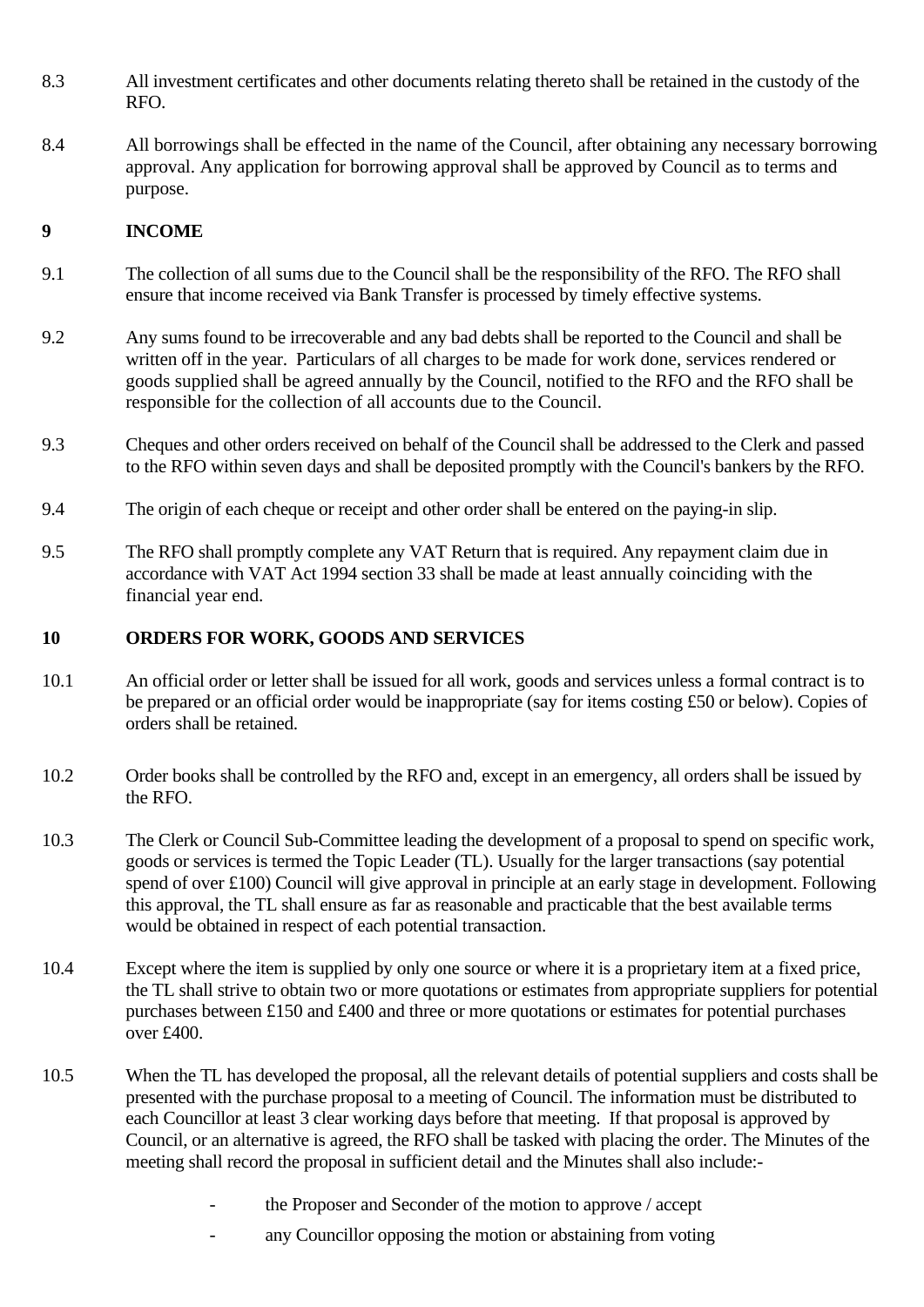- any Councillor who has declared an interest and withdrawn.
- 10.6 The RFO shall ensure that Council obtains the optimum terms and benefit from the supplier nominated and the RFO shall verify the lawful nature of any proposed purchase before the issue of any order. In the case of new or infrequent purchases or payments, the RFO shall ensure that the statutory authority shall be reported to the meeting at which the order is approved so that the Minutes can record the power being used.

## **11 CONTRACTS**

- 11.1 Procedures as to contracts are laid down as follows:
	- (a) Every contract shall comply with these financial regulations, and no exceptions shall be made otherwise than in an emergency provided that these regulations shall not apply to contracts which relate to items (i) to (v) below:
	- (i) for specialist services such as are provided by solicitors, accountants, surveyors and planning consultants;
	- (ii) for work to be executed or goods or materials to be supplied which consist of repairs to or parts for existing machinery or equipment or plant;
	- (iii) for work to be executed or goods or materials to be supplied which constitute an extension of an existing contract by the Council;
	- (iv) for additional audit work of the external Auditor up to an estimated value of  $\text{\pounds}250$  (in excess of this sum the Clerk and RFO shall act after consultation with the Chairman and Vice Chairman of Council);
	- (v) for goods or materials proposed to be purchased which are proprietary articles and/or are only sold at a fixed price
	- (b) Where it is intended to enter into a contract exceeding £1,500 in value for the supply of goods or materials or for the execution of works or specialist services other than such goods, materials, works or specialist services as are excepted as set out in paragraph (a) the Clerk shall invite tenders from at least three firms to be taken from the appropriate approved list.
	- (c) When applications are made to waive financial regulations relating to contracts to enable a price to be negotiated without competition the reason shall be embodied in a recommendation to the Council.
	- (d) Such invitation to tender shall state the general nature of the intended contract and the Clerk shall obtain the necessary technical assistance to prepare a specification in appropriate cases. The invitation shall in addition state that tenders must be addressed to the Clerk in the ordinary course of post. Each tendering firm shall be supplied with a specifically marked envelope in which the tender is to be sealed and remain sealed until the prescribed date for opening tenders for that contract.
	- (e) All sealed tenders shall be opened at the same time on the prescribed date by the Clerk in the presence of the Chairman or Vice Chairman and at least one other member of Council.
	- (f) If less than three tenders are received for contracts above £1,000 or if all the tenders are identical the Council may make such arrangements as it thinks fit for procuring the goods or materials or executing the works.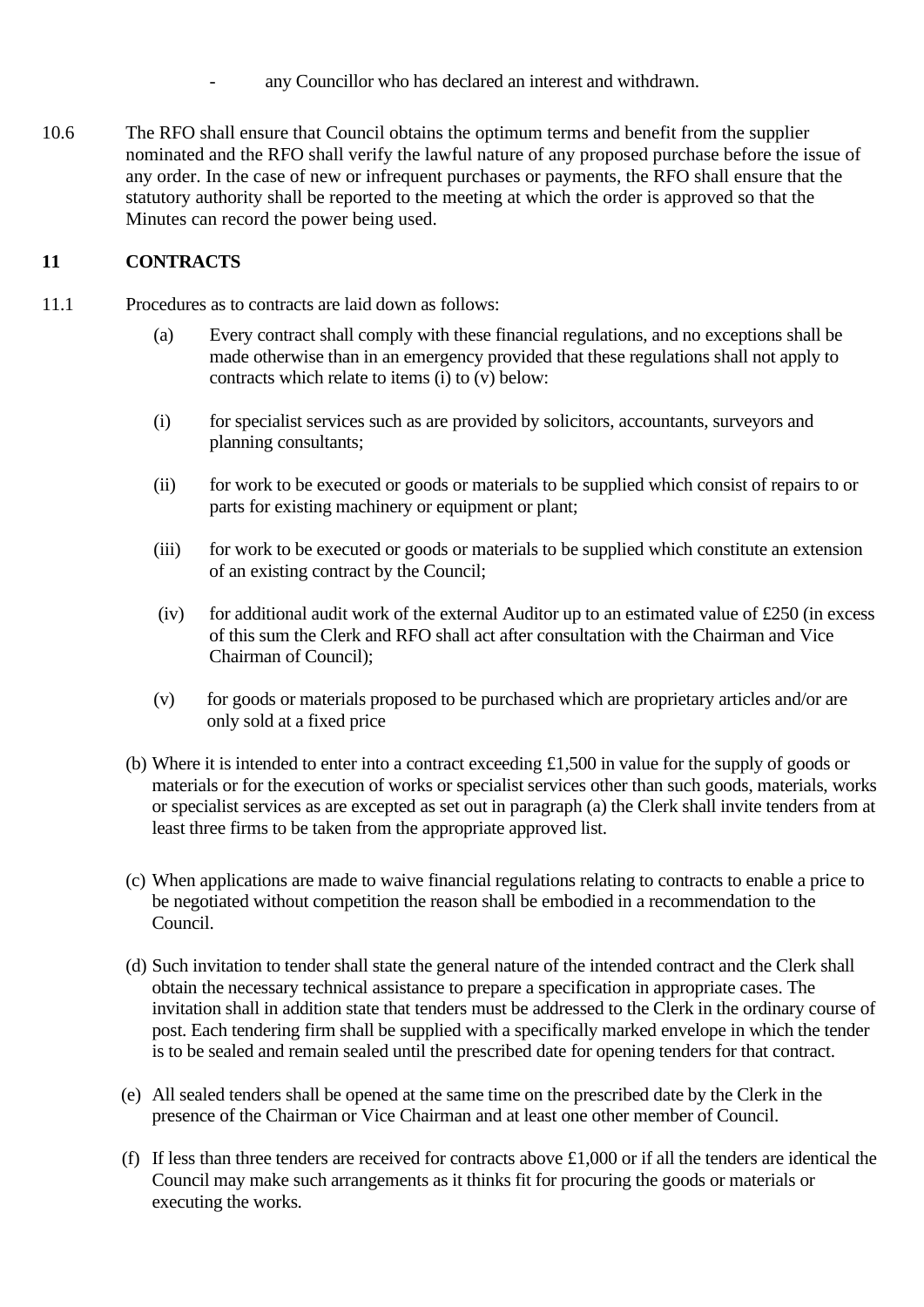- (g) When it is to enter into a contract less than  $\pounds 1,000$  in value for the supply of goods or materials or for the execution of works or specialist services other than such goods, materials, works or specialist services as are excepted as set out in paragraph (a) the Clerk shall strive to obtain three quotations and the sealed tender process will not apply.
- 11.2 The Council shall not be obliged to accept the lowest or any tender, quote or estimate.
- 11.3 For all contracts the RFO will verify the lawful nature of the contract. The Clerk or RFO will present the proposal(s) to Council and if agreement is reached, the RFO shall be tasked with placing the contract.

## **12. PAYMENTS UNDER CONTRACTS FOR BUILDING OR OTHER CONSTRUCTION WORKS**

- 12.1 Payments on account of the contract sum shall be made within the time specified in the contract by the RFO upon authorised certificates of the architect or other consultants engaged to supervise the contract (subject to any percentage withholding as may be agreed in the particular contract).
- 12.2 Where contracts provide for payment by instalments the RFO shall maintain a record of all such payments. In any case where it is estimated that the total cost of work carried out under a contract, excluding agreed variations, will exceed the contract sum of 5% or more a report shall be submitted to the Council.
- 12.3 Any variation to a contract or addition to or omission from a contract must be approved by the Council and the Contractor in writing, the Council being informed where the final cost is likely to exceed the financial provision.

# **13 ASSETS, PROPERTIES AND ESTATES**

- 13.1 The RFO shall ensure that an appropriate and accurate Register of Assets and Investments is kept up to date. The continued existence of tangible assets shown in the Register shall be verified at least annually, in conjunction with a health and safety inspection of assets.
- 13.2 The Clerk shall make appropriate arrangements for the custody of all leases and legal documentation relevant to land leased by the Council. The Clerk shall also arrange for the custody of all documentation regarding rights-of-way, way-leaves etc relevant to the use of the leased land. The existence of the leases shall be recorded on the same document as the Register of Assets
- 13.3 No property shall be sold, leased or otherwise disposed of without the authority of the Council, together with any other consents required by law, save where the estimated value of any one item of tangible movable property does not exceed £25 and the 'written down value' on the Register of Assets is less than £5.
- 13.4 The Register of Assets and the insured values shall be presented for Council's examination and approval at the Community Council AGM each May.

# **14 INSURANCE**

- 14.1 Following the annual risk assessment (per Financial Regulation 15), the RFO shall effect all insurances and negotiate all claims on the Council's insurers in consultation with the Clerk and Chairman.
- 14.2 The Clerk shall give prompt notification in writing to the RFO of all new risks which require to be insured and of any alterations affecting existing insurances.